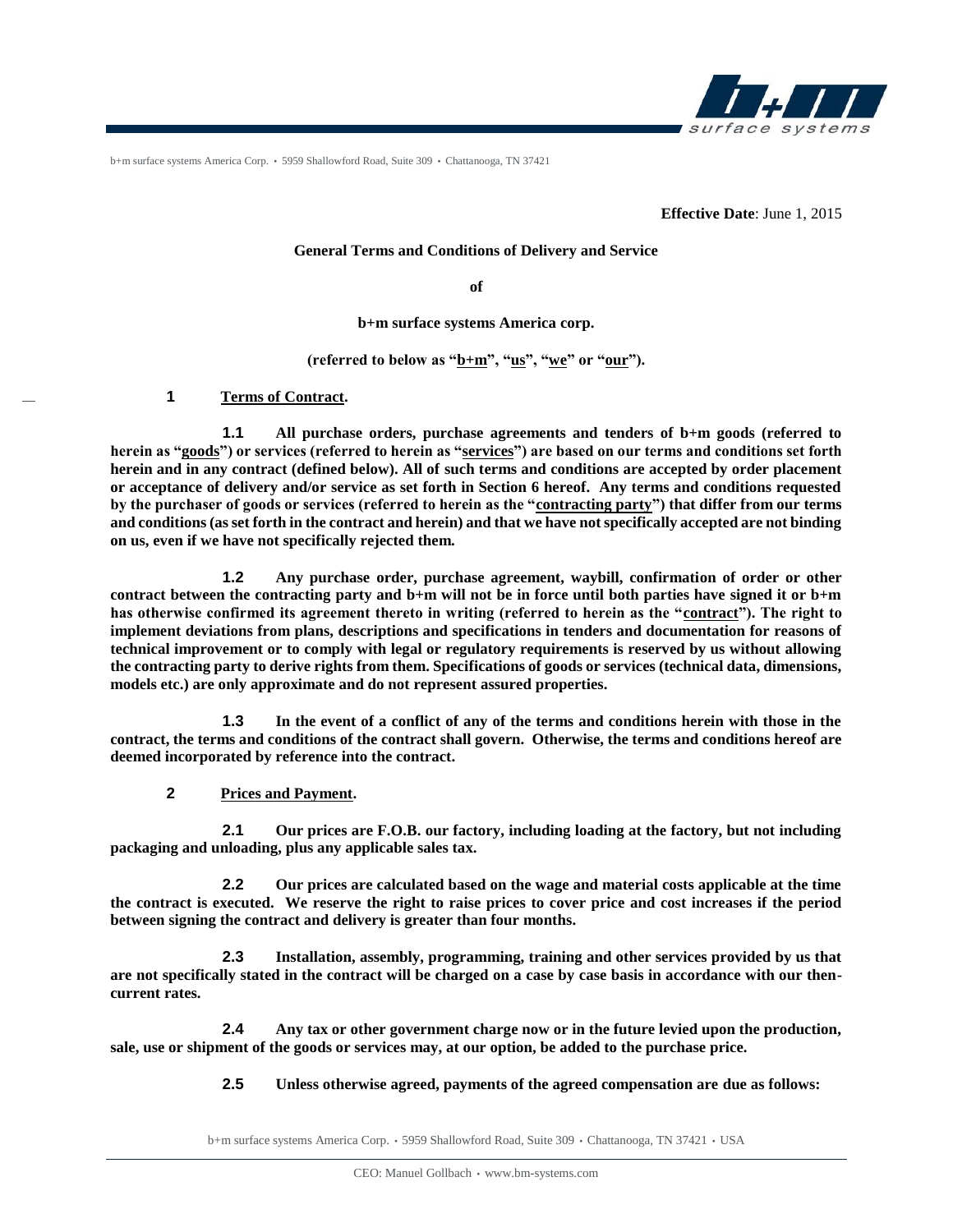

- 30% after the earlier to occur of receipt of order confirmation by the contracting party or execution of the contract,
- 30% after delivery and start of assembly, but no more than 10 days after notification of readiness to ship,
- 30% on completion of assembly, and
- 10% after the earlier to occur of acceptance pursuant to Section 6 or start of production.

Each of the above payments is due without discount within 10 calendar days of the stated event.

**2.6 If the contracting party is more than two weeks late with a payment or if its creditworthiness is in doubt, upon notice from us, all open invoices for all deliveries made are due in cash immediately, regardless of any differing conditions in the order confirmations.**

# **3 Shipping, Transfer of Risk.**

**3.1 Selection of the shipping method and the means of transport are our decision unless otherwise agreed in writing. We will select a suitable standard means of transport. Delivery will be at the risk of the contracting party, unless otherwise agreed in writing. We will insure the goods at the written request and sole expense of the contracting party.**

**3.2 All of our tenders of goods and services are subject to confirmation. The contracting party will inspect the goods no later than five business days after receipt for shipping damage and for deviations from the specifications in the contract, and notify us of any damage or deviations immediately in writing.**

**3.3 When shipping by rail or road transport, the contracting party must inform the shipping company of damage immediately upon discovery of same, and a survey of the damage must be conducted. Delayed notification of transport damage will result in our not being liable for compensation, and void any right of the contracting party to cancellation or withholding of payment.**

**4 Delivery.**

**4.1 Agreements on binding delivery deadlines or assembly periods must be in writing. For us to provide timely delivery and services, the contracting party must comply with all obligations, such as the provision of regulatory approvals or making agreed payments.**

**4.2 All delivery schedules start on the day when we send to you the order confirmation. They are deemed to be complied with if the goods have left our factory by the end of the delivery deadline or if we have notified you that the goods are ready to ship.**

**4.3 Delivery is considered to be delayed only if we have not delivered in accordance with the contract after expiration of a period of at least four weeks for reasons that are our responsibility.** 

**4.4 There is no right of cancellation to the extent permitted by law.**

**4.5 Release orders must be completed within four months of the date of confirmation of the order unless otherwise specified.**

**5 Force Majeure. We shall not be liable for the consequences to the contracting party resulting from any event beyond our control, including but not limited to: inability to obtain (on terms deemed economically and commercially practicable by us) raw materials, fuel or transportation; fire, floods, inclement weather and other acts of God; strikes, lockouts and other work stoppages; wars; sabotage; accidents; plant**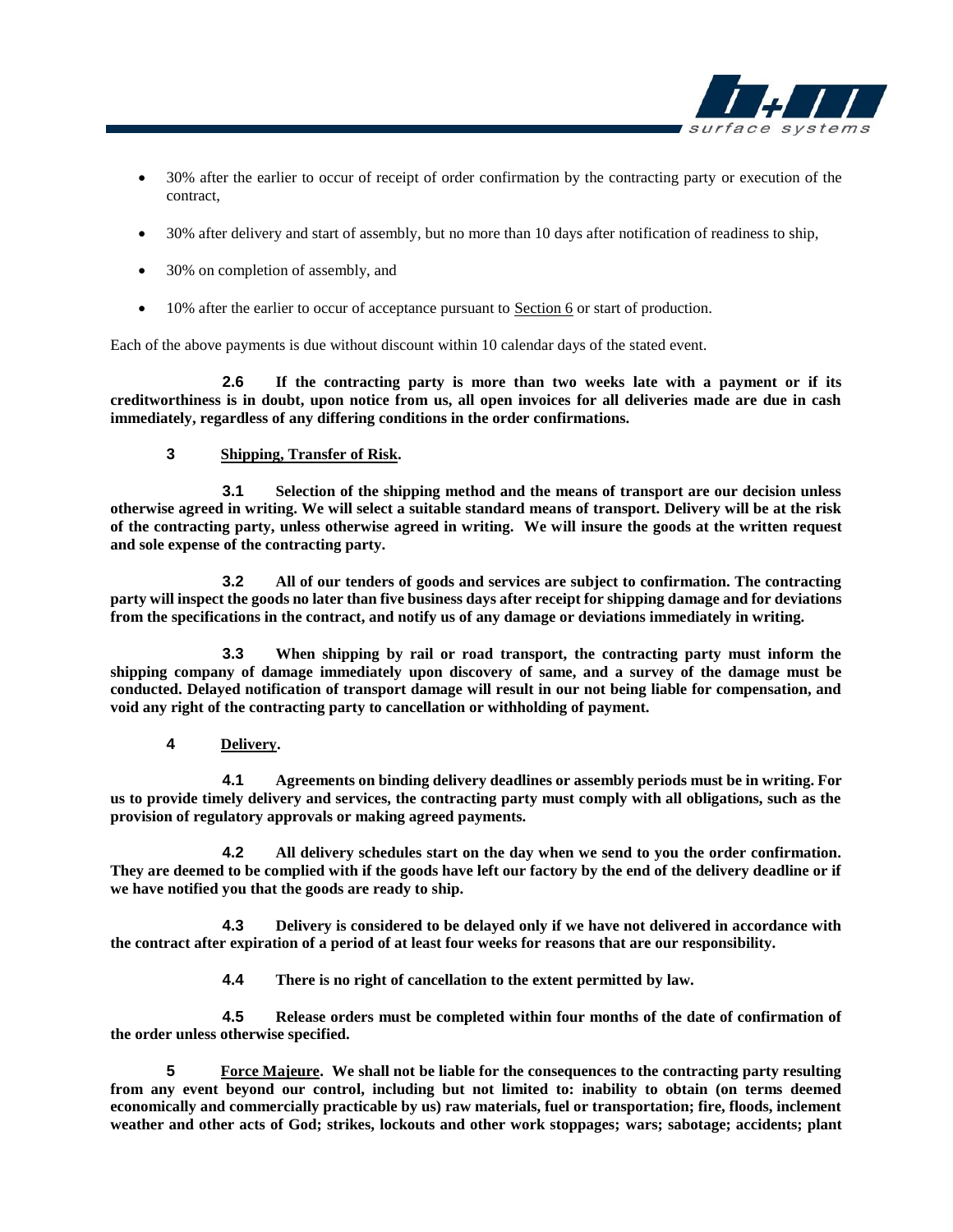

**shut down; equipment failure; and voluntary or involuntary compliance with any law. During the period of delay, we are relieved from our obligations hereunder and may allocate available goods in a fair and reasonable manner among all buyers (including our affiliates) as we determine.**

**6 Acceptance.**

**6.1 If we provide factory services with assembly and commissioning at the installation site, the contracting party will be notified in writing of completion of the delivery, and an acceptance date in the next 10 business days will be offered. The result of the acceptance will be recorded on one of two pages of a signed form.**

**6.2 If the contracting party does not accept the goods or does not respond to the applicable acceptance date described in this Section 6(b), our delivery will be deemed to have been accepted without defects after the 10th business day after notification of completion. If we only provide planning or project management services, our deliveries will be deemed accepted 10 business days after receipt of the plans and project documentation by the customer, unless the customer notified us of defects within this period.**

**6.3 Usage of the goods for production purposes by the contracting party is deemed as acceptance.**

**7 Retention of Title.**

**7.1 The goods will be delivered subject to retention of title by us with the following supplements:**

**7.2 The goods will remain in our ownership until all our invoices have been paid in full including future invoices from contracts made simultaneously or subsequently pertaining to such goods. This will also apply if single or all invoices have been included in one single invoice and the balance has been calculated and accepted.**

**7.3 We retain the right to inspect goods that remain in our ownership at any time regardless of their location. If we implement our right of claim for return, the contracting party will permit us irrevocably to reclaim goods that remain in our ownership, even if they have been modified or processed.**

**7.4 As long as we retain title to the goods, the contracting party may not encumber the item or otherwise use it as security. In the case of liens or other encumbrances by third parties, the contracting party must inform us immediately in writing and include a copy of the lien documentation.**

**7.5 In the case of conduct of the contracting party in breach of or otherwise contrary to the contract, particularly in case of delay in payment, we retain the right to reclaim the goods. Reclamation of the goods does not imply cancellation of the contract, unless we have specifically stated so in writing.**

**7.6 For so long as we retain ownership of the goods, the contracting party agrees to treat the goods with care; to insure the goods against fire, flooding and theft at replacement value; and, if maintenance and inspection are required, the contracting party shall conduct this at its own expense.**

**7.7 The contracting party is entitled to resell the purchased goods in the normal course of business; however, all invoices due from the resale to be paid by the subsequent purchaser must be assigned to us in full to the extent our invoice(s) is unpaid.** 

**7.8 If the goods are resold by the contracting party after processing or combination with items that do not belong to us, all invoices due from the resale will be assigned to us to the extent our invoice(s) is unpaid along with all ancillary rights and priority over all others. The contracting party is authorized to**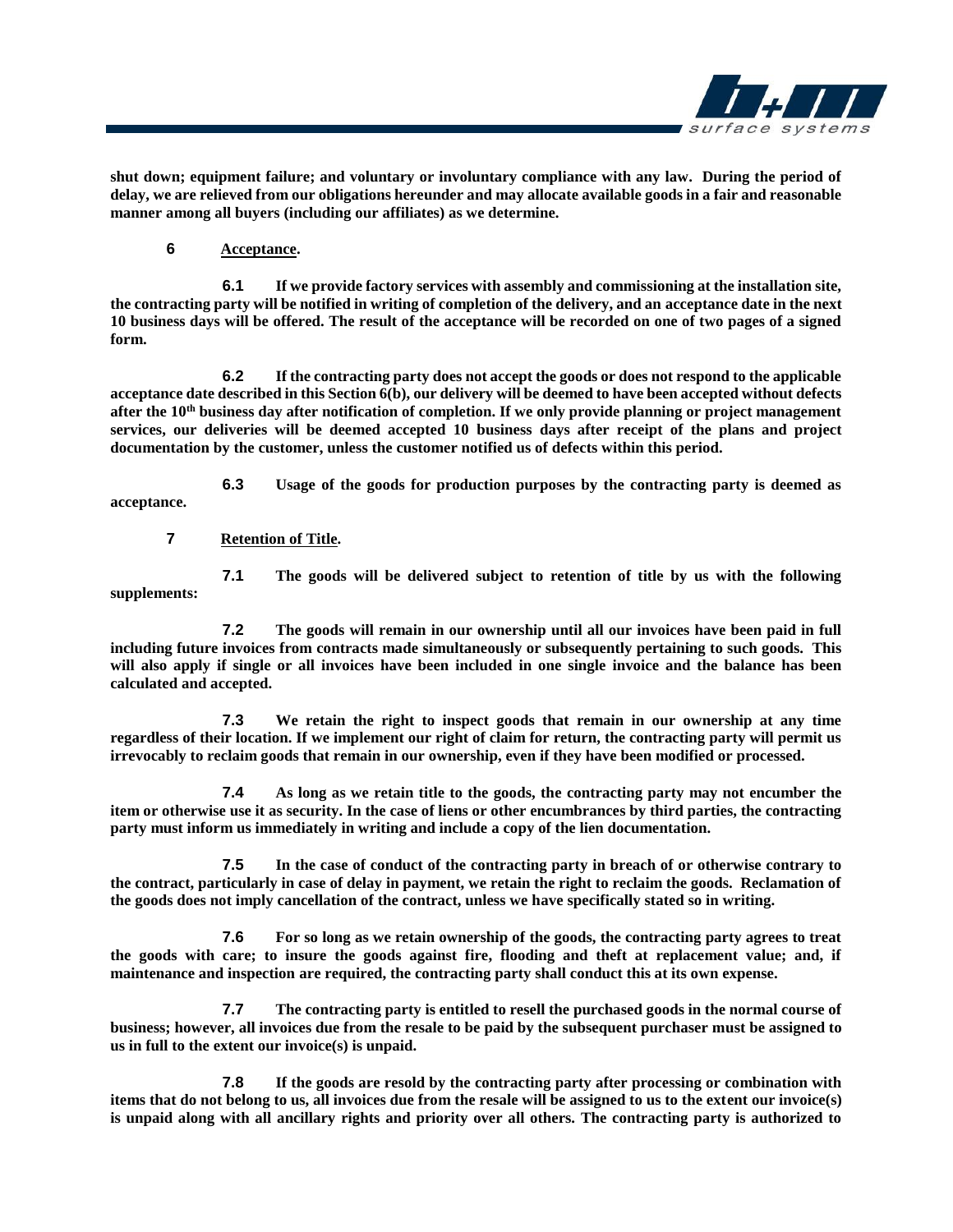

**enforce payment even after assignment. Our right to enforce payment ourselves is not affected; however, we agree not to enforce payment so long as the contracting party continues to make payments to us when due and complies with other obligations as specified, and does not commence an application for insolvency or bankruptcy proceedings. We may require the contracting party to inform us of the assigned invoices and their purchasers, to provide all information required for enforcement of payments, to provide all associated documentation and to inform such purchasers of the assignment.**

**7.9 Any work or processing of our goods will be done for us by the contracting party without requiring us to incur any obligations. In the case of processing, compounding, mixing or combination of our goods with items that do not belong to us, we retain the proportion of ownership in the processed item to the ratio of the value of our goods to the remaining processed items at the time of processing, compounding, mixing or combination.**

**7.10 The contracting party is not entitled to assign claims that have been assigned to us to third parties. Assignment to factoring companies requires our approval, which we will not unreasonably withhold.**

### **8 Limited Warranty; Liability.**

**8.1 We make no warranty other than that the goods sold pursuant to the contract will meet the specifications for the goods. WE HEREBY EXPRESSLY DISCLAIM ALL WARRANTIES, WHETHER EXPRESS, IMPLIED OR STATUTORY, INCLUDING, WITHOUT LIMITATION WARRANTIES OF MERCHANTABILITY OR FITNESS FOR ANY PARTICULAR PURPOSE.** 

**8.2 Warranty claims by the contracting party require compliance with the contracting party's required obligation of inspection and notification (see Section 4) as specified. All observed defects must be notified to us without delay - within 10 business days of delivery at the latest – with specification and description of the notified defect; otherwise the goods will be deemed to be accepted.**

**8.3 We accept no liability (i) if the goods are improperly stored, installed, operated or used by the contracting party or third parties; (ii) in case of natural wear, absence of confirmation of proper maintenance or noncompliance with the maintenance intervals specified in the documentation or the use of unsuitable operating material; or (iii) with respect to damage caused by repairs or other work by third parties that was not specifically approved by us.**

**8.4 If the fault is accepted by us as our responsibility, at our option, we will correct the problem, replace the item or refund any price paid. The contracting party will have the right to cancel the contract only if replacement or repair after notification of the defect has failed twice. However, the right of cancellation of the contract requires that the goods deviate from the agreed delivery and performance data to the extent that the contracting party cannot be expected to retain the goods for business reasons. The contracting party will have no claim for damages apart from cancellation of the contract.**

**8.5 The contracting party will have no further claims for defects in the item, unless we have acted improperly or given express written guarantees.**

**8.6 The warranty period is one year from acceptance of the goods without defects, but (if applicable) no longer than 15 months after delivery of the last part of the system if the contracting party has good reason for delay in the acceptance.**

**8.7 Our liability pursuant to the contract, regardless of the legal reason, is restricted to damages proven to be caused directly by our intentional malfeasance and gross negligence.** 

**8.8 In no event shall either party be liable to the other for any special, exemplary, indirect, consequential or punitive damages, or loss of profits or revenues in connection with the contract.**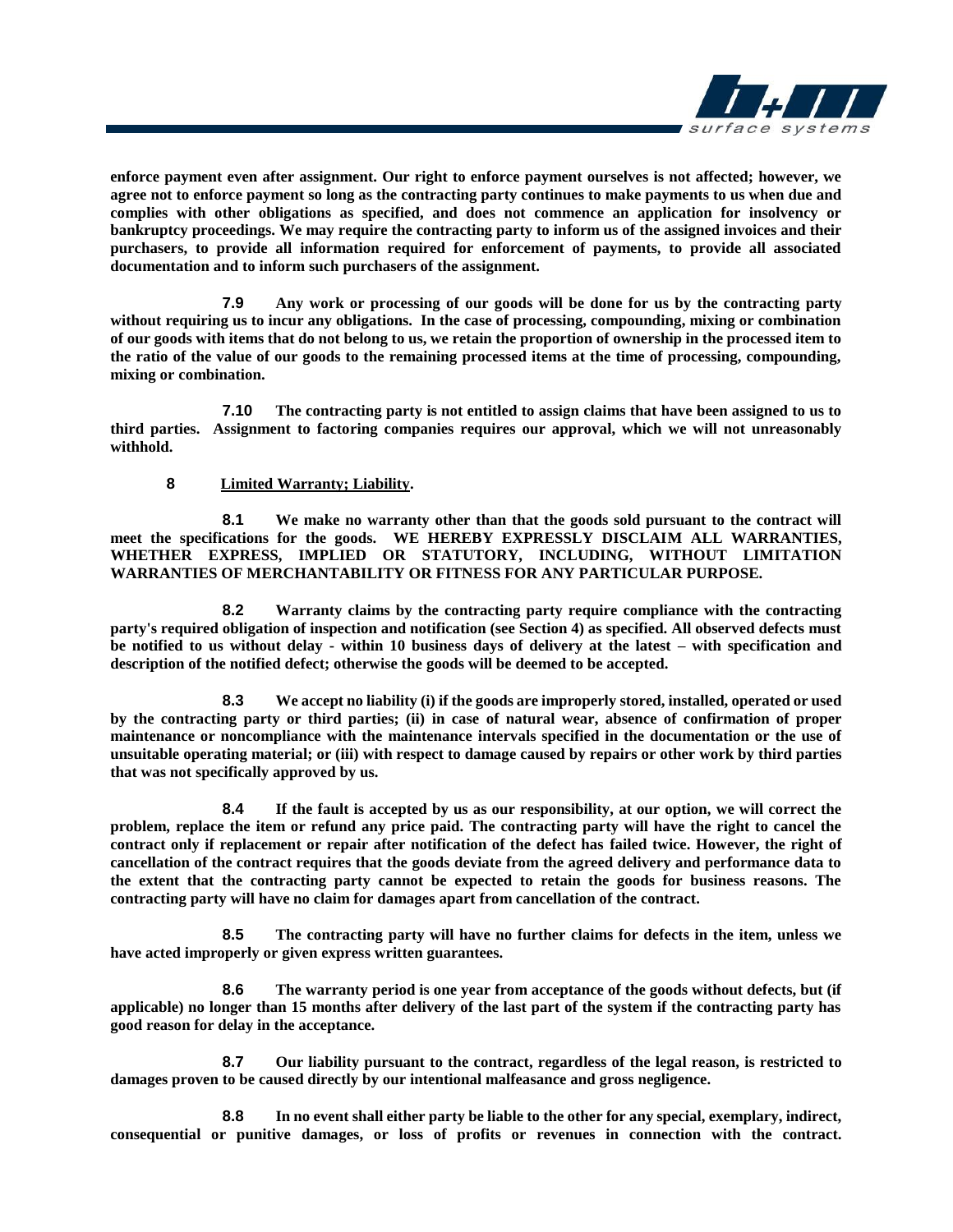

**Notwithstanding anything herein to the contrary, the contracting party's exclusive remedy and our aggregate liability for any claim or cause of action against us under the contract, whether based on delivery or non-delivery of goods and/or services or in tort, is expressly limited to the price for the quantity of the goods causing the occurrence from which contracting party claims its damages were caused; and in any case such liability shall be limited in the aggregate to the lesser of**  $(x)$  **[\$, case of**  $(y)$  **the annual sales amount under the contract.**  $\mathbf{I}, \mathbf{or} (\mathbf{y})$  the annual sales amount under the contract. **All legal proceedings by the contracting party relating to breach of contract or tort must be brought within one year from (as applicable) shipment of the goods or performance of the services. The contracting party waives all legal proceeding not brought within such period and all claims and defenses that could have been asserted in such proceedings.**

# **9 Software Usage; Intellectual Property.**

**9.1 If the scope of delivery includes software, the contracting party will have the right to use the supplied software including documentation for the goods.**

**9.2 We retain the right to allow other parties to use the software.**

**9.3 Usage of the software by other users than the contracting party or those persons named as authorized to use it in the order confirmation is prohibited.**

**9.4 The contracting party agrees not to remove or change manufacturer's information, specifically copyright notifications, without specific approval in writing.**

**9.5 All rights to the software and the documentation including copies are retained by us or the software supplier.**

**9.6 We reserve the property rights and copyright of samples, drawings and proposals etc., including any in electronic form. They must not be disclosed or otherwise made available to third parties without our prior written approval and must be returned without delay on demand.**

#### **10 Confidentiality.**

**10.1 The contracting party agrees to treat all non-published commercial and technical information that has become known to it during the business relationship as confidential and not to disclose to or allow access by third parties.**

**10.2 Without our written approval, models, samples and other production equipment that we provide for the contracting party may not be used for purposes other than operation or other use of the goods.**

# **11 Arbitration.**

**11.1 All claims and disputes arising under or relating to the contract are to be submitted to, and settled by, binding arbitration in the Chattanooga, Tennessee metropolitan area. The arbitration shall be conducted on a confidential basis pursuant to (but not under the jurisdiction of) the Commercial Arbitration Rules of the American Arbitration Association. The parties may agree to select a local arbitrator who is an attorney, retired judge, or arbitrator registered and in good standing with an arbitration association or any other arbitration organization mutually agreed upon in writing by you and us, and arbitrate pursuant to such arbitrator's or other arbitration organization's rules. Any such arbitration shall be conducted by an arbitrator experienced in resolving commercial contract disputes and shall include a written record of the arbitration hearing. The parties reserve the right to object to any proposed arbitrator who is employed by or affiliated with a competing organization or entity. In the event that the parties are unable to agree upon the arbitrator within sixty (60) days after notice of a demand for arbitration is made by either party, then either party may submit**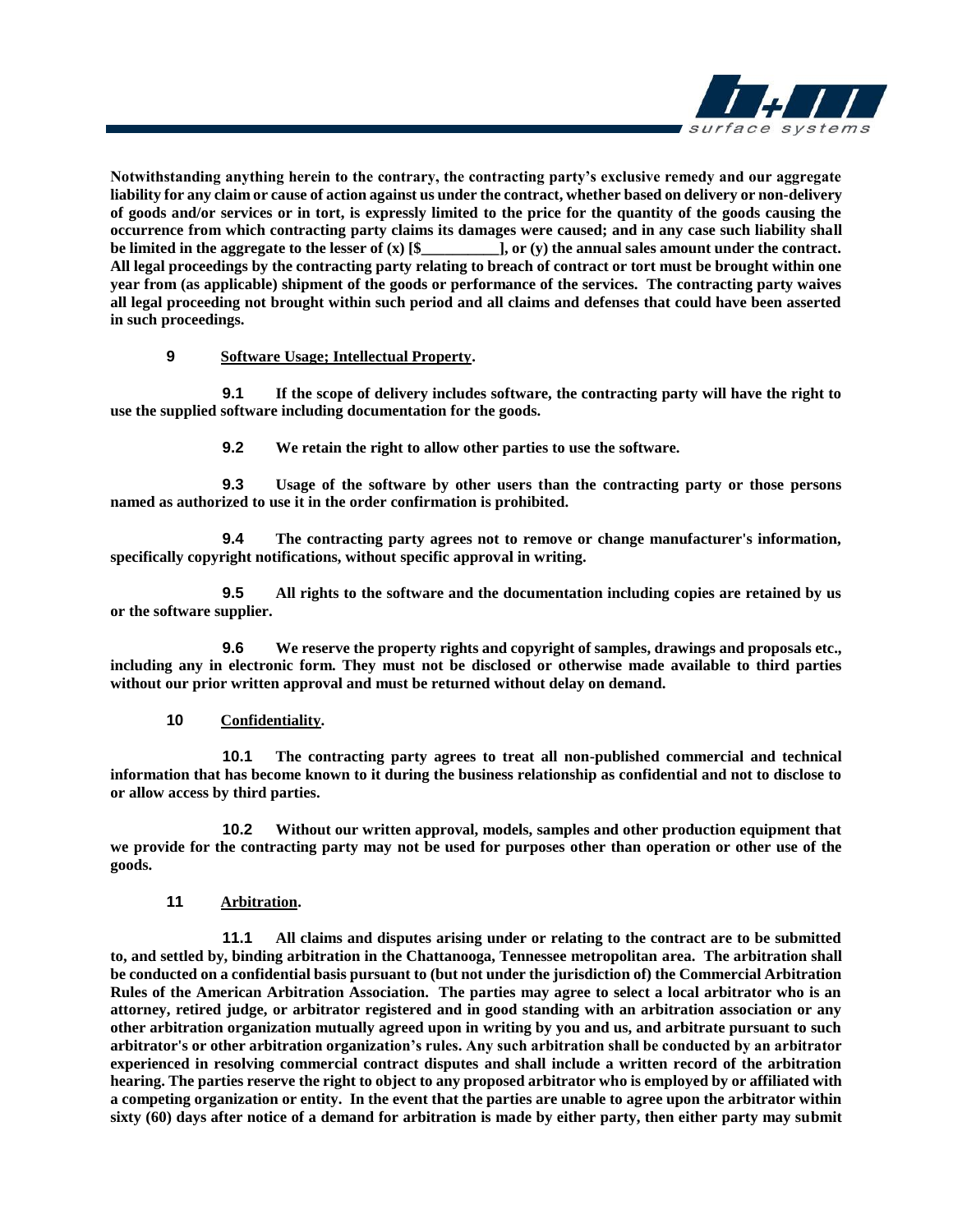

**an application in the state or federal court located in Hamilton County, Tennessee for the appointment of an arbitrator in accordance with T.C.A. §29-5-304, or, if applicable, 9 U.S.C. §5, and the terms of the contract.**

**11.2 Any decision or award as a result of any such arbitration proceeding shall be in writing and shall provide an explanation for all conclusions of law and fact and shall include the assessment of costs, expenses, and reasonable attorneys' fees. An award of arbitration may be confirmed in a court of competent jurisdiction.** 

**11.3 The parties shall share equally the compensation, expenses and fees of the arbitrator. The parties shall be responsible for their own costs and legal fees, if any, provided that the arbitrator shall be empowered to award the prevailing party its costs, expenses and reasonable legal fees.** 

**12 Notices. All notices or other communications that are required or permitted hereunder shall be in writing and deemed duly given, effective to us one business day later if it is sent by a national courier service or e-mail, or four business days later if it is sent by registered or certified mail, return receipt requested, postage prepaid, and addressed as required herein. You may send any notice or other communication hereunder to us using any other means (including personal delivery or ordinary mail), but such notice shall be effective only when actually received by us. All notices shall be delivered to the following addresses:**

> b+m surface systems America corp. 5959 Shallowford Road, Suite 309 Chattanooga, Tennessee 37421 Attention: Manuel Gollbach, CEO Email: m.gollbach@bm-systems.com

With a copy to:

Miller & Martin PLLC Suite 1000, Volunteer Building 832 Georgia Avenue Chattanooga, Tennessee 37421 Attention: Ward W. Nelson Email: [wnelson@millermartin.com](mailto:wnelson@millermartin.com)

#### **13 Miscellaneous.**

**13.1 The laws of the State of Tennessee will govern the interpretation and enforcement of the contract.**

**13.2 The contract shall be binding upon and inure to the benefit of the respective successors and assigns of each party. Neither party may assign the contract without the prior written consent of the other, except that we may assign the contract to a subsidiary or other affiliate provided that we remain liable under the contract.**

**13.3 The section and paragraph headings herein are for convenience only, and shall not be interpreted to limit or affect in any way the meaning of the language contained in such paragraphs.**

**13.4 We shall not be required to notify contracting party of any changes in our operations, location of manufacturing, raw material supply or any other matter pertaining to our manufacture, handling or shipment of goods unless in our reasonable opinion such change would result in the goods not meeting the specifications.**

**13.5 No delay, omission or failure of either party to exercise any right under the contract or to insist upon strict compliance by the other with any obligation hereunder, and no custom or practice of the**